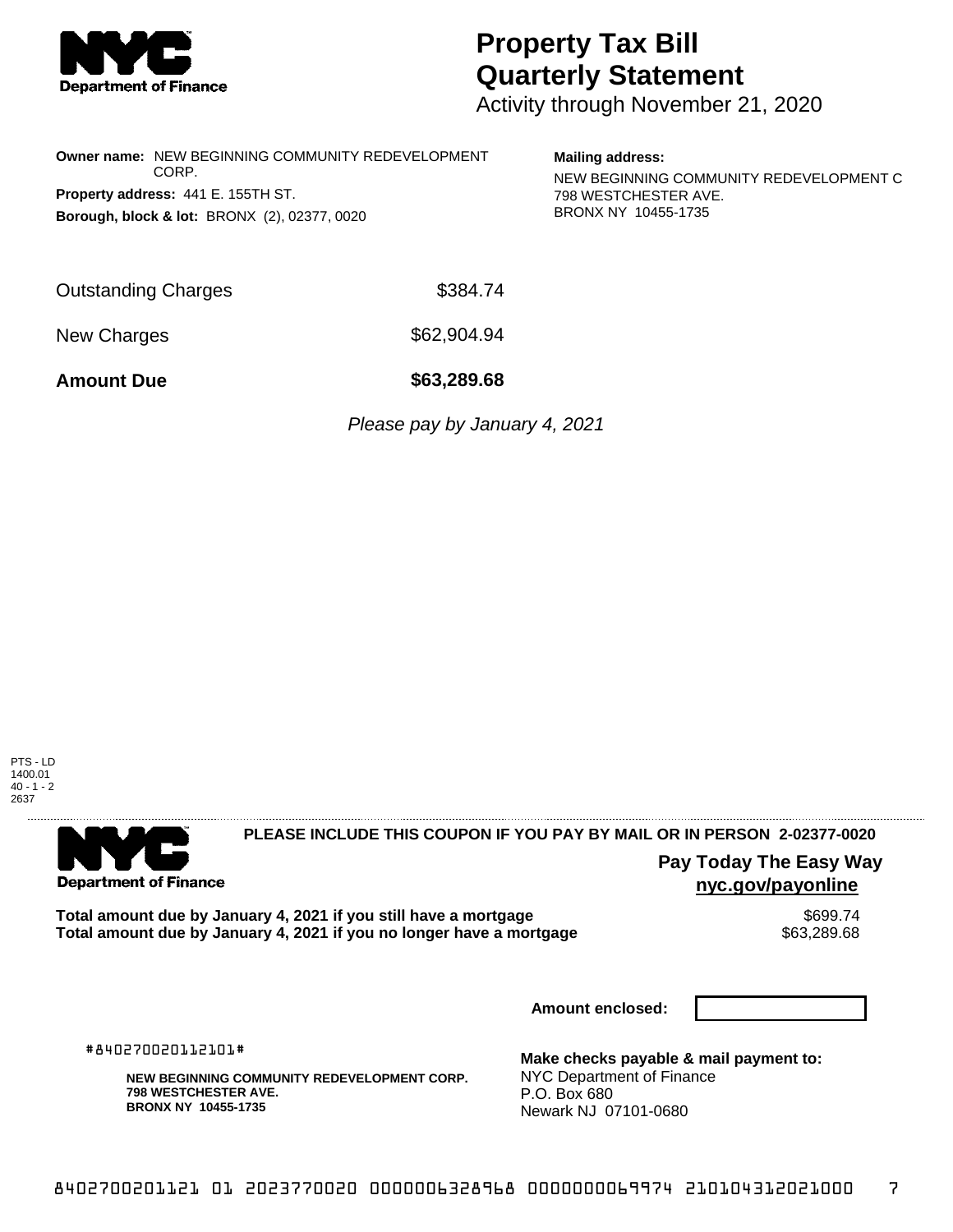

| <b>Previous Charges</b><br>Total previous charges including interest and payments                                          |  |            | Amount<br>\$384.74 |
|----------------------------------------------------------------------------------------------------------------------------|--|------------|--------------------|
|                                                                                                                            |  |            |                    |
| <b>Shelter Rent</b>                                                                                                        |  | 01/01/2021 | \$62,589.94        |
| Fire-Prevention Inspection- Chg 000000031245                                                                               |  | 01/01/2021 | \$315.00           |
| <b>Total current charges</b>                                                                                               |  |            | \$62,904.94        |
| How We Calculated Your Property Tax For July 1, 2020 Through June 30, 2021<br>Tax class 2 - Residential More Than 10 Units |  |            |                    |
| Shelter rent tax \$125,180                                                                                                 |  |            |                    |
| Current tax rate                                                                                                           |  | 12.2670%   |                    |
|                                                                                                                            |  |            | <b>Taxes</b>       |
| <b>Tax Before Exemptions and Abatements</b>                                                                                |  |            | \$125,179.88       |
| Annual property tax                                                                                                        |  |            | \$125,179.88       |

**NEW LAW:** To learn about Local Law 147, which requires residential buildings with three or more units to create a policy on smoking and share it with current and prospective tenants, visit www.nyc.gov/health/tobaccocontrol.

Please call 311 to speak to a representative to make a property tax payment by telephone.

For information about the interest rate charged on late payments, visit nyc.gov/taxbill.

If you own income-producing property, you must file a Real Property Income and Expense (RPIE) statement or a claim of exclusion unless you are exempt by law. You must also file information about any ground or second floor storefront units on the premises, even if you are exempt from filing an RPIE statement. RPIE filers whose properties have an actual assessed value of \$750,000 or greater will be required to file rent roll information. The deadline to file is **June 1, 2021**. Failure to file will result in penalties and interest, which will become a lien on your property if they go unpaid. Visit [www.nyc.gov/rpie](https://gcc01.safelinks.protection.outlook.com/?url=http%3A%2F%2Fwww.nyc.gov%2Frpie&data=04%7C01%7CNopperB%40finance.nyc.gov%7Cb5441c0febda4654c59308d871e42e3d%7C32f56fc75f814e22a95b15da66513bef%7C0%7C0%7C637384572119592751%7CUnknown%7CTWFpbGZsb3d8eyJWIjoiMC4wLjAwMDAiLCJQIjoiV2luMzIiLCJBTiI6Ik1haWwiLCJXVCI6Mn0%3D%7C1000&sdata=5r9tfjT5xGtYBarIoWvpryLYlBW%2BnkEP80XChdlWHLU%3D&reserved=0) for more information.

If you would like a payment agreement for your outstanding property taxes, we now offer a monthly payment agreement as well as the semi-annual and quarterly agreements.

## **Home banking payment instructions:**

- 1. **Log** into your bank or online bill pay website.
- 2. **Add** the new payee: NYC DOF Property Tax. Enter your account number, which is your boro, block and lot, as it appears here: 2-02377-0020 . You may also need to enter the address for the Department of Finance. The address is P.O. Box 680, Newark NJ 07101-0680.
- 3. **Schedule** your online payment using your checking or savings account.

## **Did Your Mailing Address Change?**

If so, please visit us at **nyc.gov/changemailingaddress** or call **311.**

When you provide a check as payment, you authorize us either to use information from your check to make a one-time electronic fund transfer from your account or to process the payment as a check transaction.